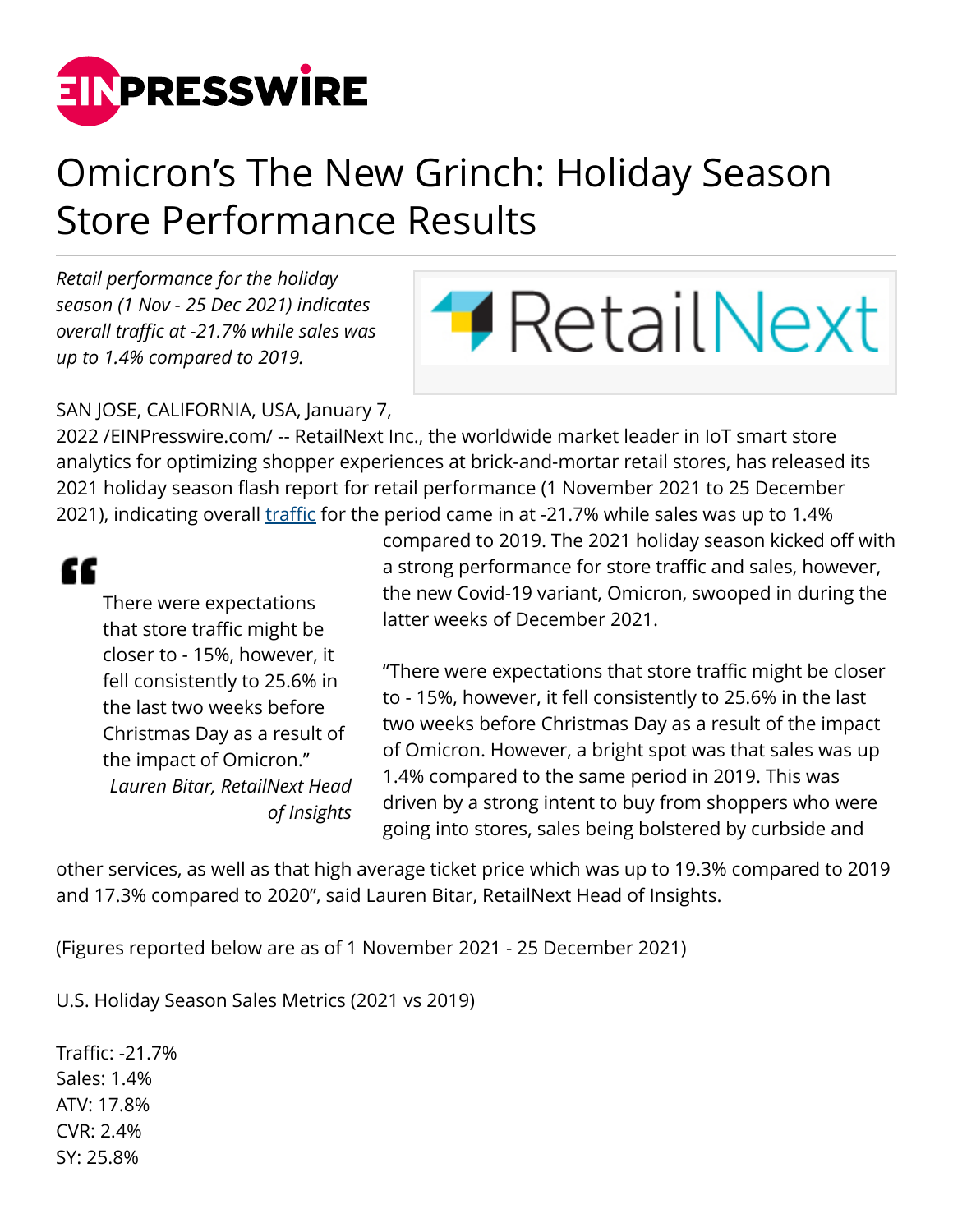UPT: -3.8% AUR: 19.3%

U.S. Holiday Season Sales Metrics (2021 vs 2020)

Traffic: 36.0% Sales: 39.3% ATV: 10.6% CVR: -0.3% SY: 6.0% UPT: -7.3% AUR: 17.3%

When reviewing the Top 10 Store Traffic Days, Black Friday took the lead with 4.4% of traffic for this holiday season. Super Saturday was down -26% compared to 2019 but still "super" overall, coming in second. The day after Christmas Day recorded a strong performance with traffic at -8% compared to 2019 and sales +15%.

"These results show that there was still a great deal of procrastination from shoppers. 20% of all holiday season traffic was recorded during the week before Christmas Day, indicating that shoppers were still waiting till the very end to make their purchases, especially amid concerns over the shipping windows. And those procrastinators definitely went into stores to buy apparel and jewelry, which were down - 18% and -14% respectively. It was really the home category that lost out for a myriad of reasons coming in at - 27% overall for the season", said Bitar.

Top 10 U.S. Store Traffic Days 2021

11/26/2021 (Black Friday): 4.4% 12/18/2021 (Super Saturday): 3.2% 12/23/2021: 3.2% 12/19/2021: 2.9% 12/22/2021: 2.8% 12/11/2021: 2.7% 12/21/2021: 2.6% 12/20/2021:2.6% 12/24/2021 (Christmas Eve): 2.5% 11/27/2021: 2.4%

U.S. Store Traffic Metrics Per Category 2021

Apparel: -18% Footwear: -15% Jewelry: -14%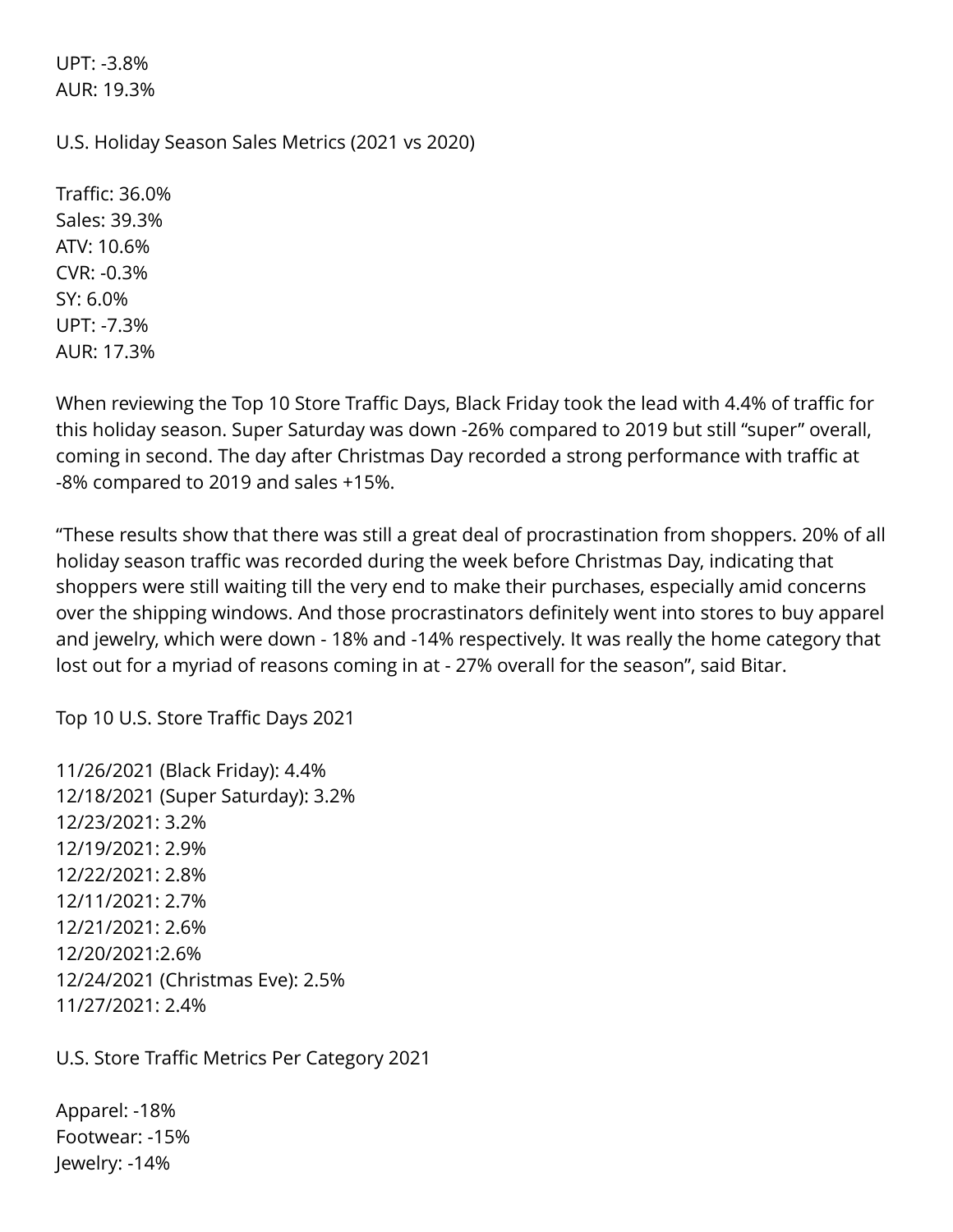Health & Beauty: -16% Home: -27%

U.S. Store Traffic Metrics Per Category 2021 (week of Dec 12 vs Dec 19)

Apparel: -22% Jewelry: - 24% Home: - 28%

U.S. Store Traffic Metrics Per Category 2019 (week of Dec 12 vs Dec 19)

Apparel: -17% Jewelry: - 14% Home: -35%

RetailNext's holiday flash reporting of in-store shopping activity comprises tens of thousands of stores across hundreds of brands operating on the RetailNext smart store platform in the United States. Reporting covers a wide variety of segments, from specialty apparel to larger format, bigbox stores, and includes both mall-based and standalone stores. Metrics notably exclude automobiles, petroleum, and warehouse clubs. The methodology includes stores in the US that were open both this year and last year.

## About RetailNext

The first technology platform to bring e-commerce style shopper analytics to brick-and-mortar stores, brands, and malls, RetailNext is a pioneer in focusing entirely on optimizing the shopper experience. Through its centralized SaaS platform, RetailNext automatically collects and analyzes shopper behavior data, providing retailers with insight to improve the shopper experience in real-time.

More than 400 brands in over 90 countries have adopted RetailNext's analytics software and retail expertise to better understand the shopper journey in order to increase same-store sales, mitigate risks and eliminate unnecessary costs. RetailNext is headquartered in San Jose, CA.

Learn more at [www.retailnext.net.](https://retailnext.net/?utm_source=einpresswire.com+&utm_medium=press_release&utm_campaign=holiday_season_results)

Judith Subban RetailNext judith.subban@retailnext.net Visit us on social media: [Facebook](https://www.facebook.com/retailnext) **[Twitter](https://twitter.com/RetailNext)** [LinkedIn](https://www.linkedin.com/company/retailnext)